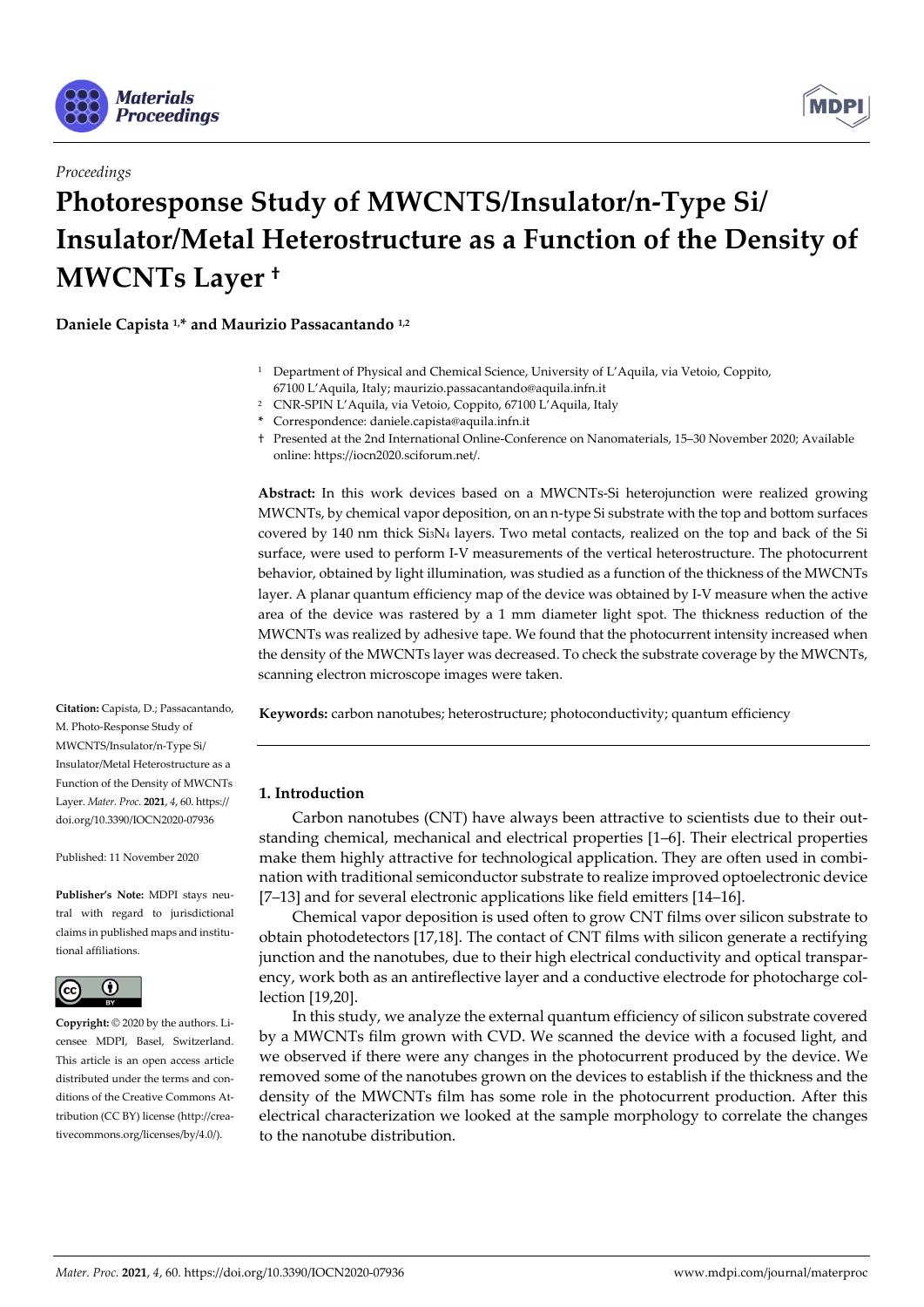### **2. Materials and Methods**

The devices were realized starting from a substrate composed by a 500  $\mu$ m n-type Si layer (resistivity 1–5  $\Omega$  cm, doping ~10<sup>15</sup> cm<sup>-3</sup>) with the top and bottom surfaces covered by a Si3N4 layers thick 140 nm. The substrate also presented Pl-Ta film that covers all the bottom side and two Pt-Ta pads of 1 mm<sup>2</sup> each on the top side. The region of CNTs growth were selected by the deposition of a 3 nm thick Ni film by thermal evaporation. After the evaporation, the substrates were taken into a Chemical Vapor Deposition chamber and then pumped down to a pressure lower than 10−4 Torr. Successively, the substrates were annealed at 750 °C in the presence of NH<sub>3</sub> gas flowing at a rate of 100 sccm for 20 min. That process transformed the Ni film into nanoclusters, necessary for the catalysis of the CNTs growth. To permit the growth, C2H2 was added to the ammonia flow in the reaction chamber with a flow rate of 20 sccm for 10 min, keeping the same temperature as the annealing process. The samples were then slowly cooled down to room temperature.

The devices were placed into a sample holder with two micrometer screw gauges that allowed precise movements in the x and y directions (Figure 1a). The light of a LED  $(\lambda = 380 \text{ nm}, P = 71 \text{ }\mu\text{W}$  from Ocean Optics) was directed on the devices using an optical fiber that allowed the illumination of a small circular portion of the surface with diameter of 1 mm. The electrical characterization of the devices was performed using a Keithley 236 measure unit. The measures were performed by contacting one of the top pads and the back of the devices and acquiring the I-V characteristics in the dark and under illumination (Figure 1b). After the acquisition of the I-V characteristics, looking at the voltage interval where the photocurrent took place, an appropriate voltage  $(V_{ph})$  at the middle of this interval was selected and applied to the devices. Keeping fixed the spatial position of the optical fiber, we moved the sample along the x and y directions, and we measured how the current changes in function of the spot position. The photocurrent I<sub>ph</sub> were calculated, using the relation: I<sub>ph</sub> = I<sub>light</sub> − I<sub>dark</sub> (where I<sub>light</sub> is the current under illumination and Idark is the current in dark). Finally, the Quantum Efficiency of each point was calculated using the relation Q.E. = (I<sub>ph</sub>hc)/eP $\lambda$ , where P is the LED power and  $\lambda$  is the light wavelength. The obtained values were reported on a map.



**Figure 1.** (**a**) Experimental setup: sample holder with two micrometer screw gauge that allows the movement along the x and y directions, and the optical fiber fixed above the sample. (**b**) Layout of the device with the setup used for the electrical characterization.

The morphology of the CNTs film of the devices was analyzed using a field emission scanning electron microscope (SEM, Zeiss Leo 1530, Zeiss, Oberkochen, Germany) at an accelerating voltage of 5 kV.

#### **3. Results**

Figure 2 shows the I-V characteristic taken from the device. It shows that below −6 V, in the presence of light, the reverse current starts to increase, indicating the production of a photocurrent. The photocurrent increases linearly with the reverse bias till it reaches a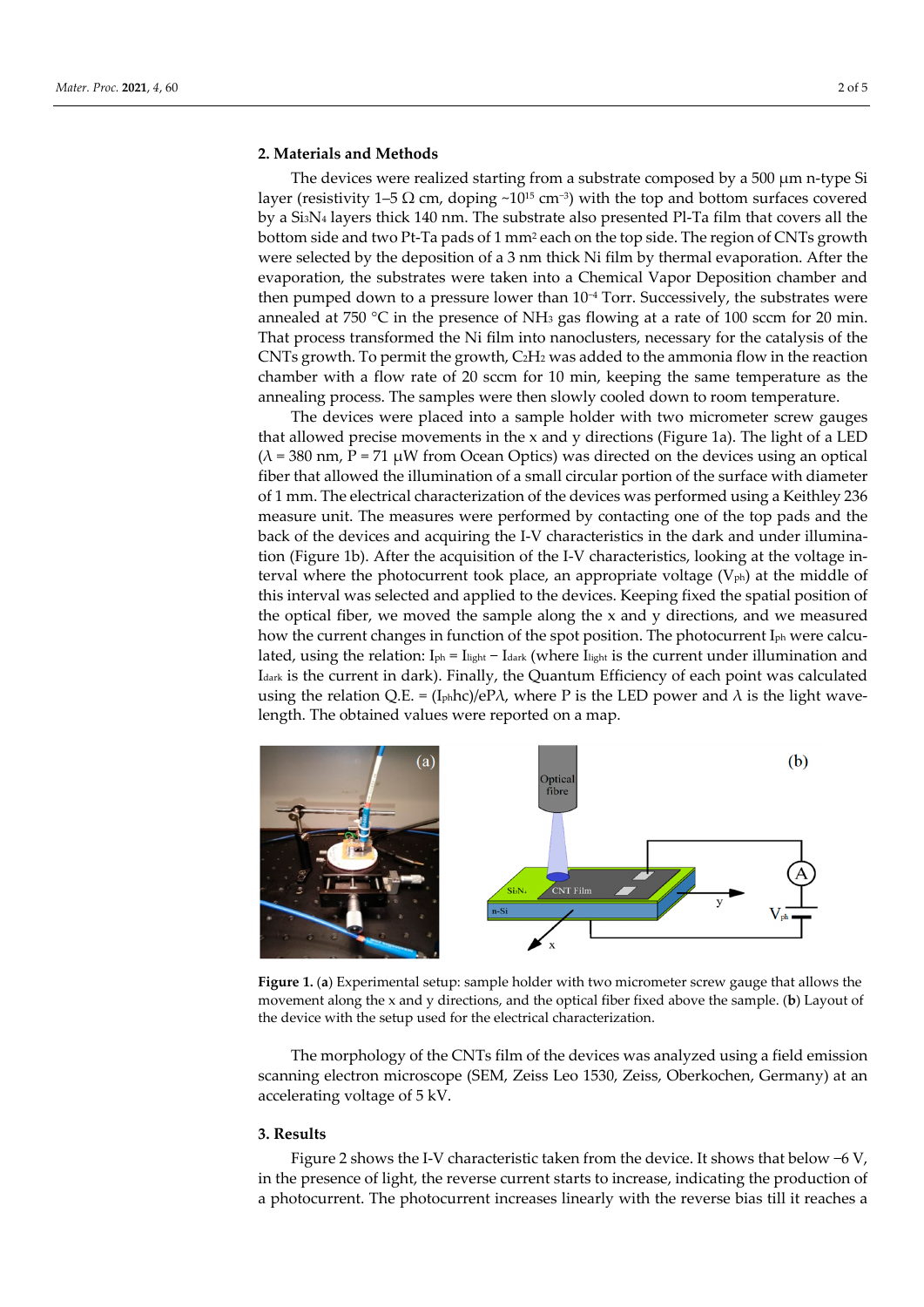plateau. That linear increase is due to the more efficient separation of the photocharge done by the higher reverse bias. When all the photocharges have been separated, the current stops increasing and reaches the plateau.



**Figure 2.** I-V characteristic of the device in dark an under illumination. The value that we chose for this sample is also reported.

Vph was chosen at the middle of the photocurrent interval, to avoid systematic errors due to possible changes of the plateau interval during the measures. Figure 3a shows the Quantum efficiency (Q.E.) map of the device. It is possible to see that the device has a response different from zero only when the CNT film is illuminated.



**Figure 3.** (**a**) Quantum efficiency map of our device. The device presents an average value of 0.3 but near the top and bottom edges the value increases till values near 1. (**b**) SEM images of the left bottom corner of the MWCNT film. The film presents two different types of edges: that at the bottom decreases gradually versus the substrate surface, while the other is sharper and is like a step.

The device presents an average Q.E. over the MWCNT film near 0.3. Over the top and bottom edges, the response is much higher, with values that reach 1. In order to understand this behavior, we looked at the MWCNT film with a scanning electron microscope. From the images we noted that the higher Q.E. is associated to region where the thickness of the CNTs film's decrease (Figure 3b).

# **4. Conclusions**

Photodetectors have been realized by growing MWCNTs on the surface of a n-doped silicon substrate with the top and bottom surfaces covered with a  $Si<sub>3</sub>N<sub>4</sub>$  layer. The photoresponse of the devices has been studied across its active surface to determine possible differences of local Q.E. The measurements show that the photocurrent can be observed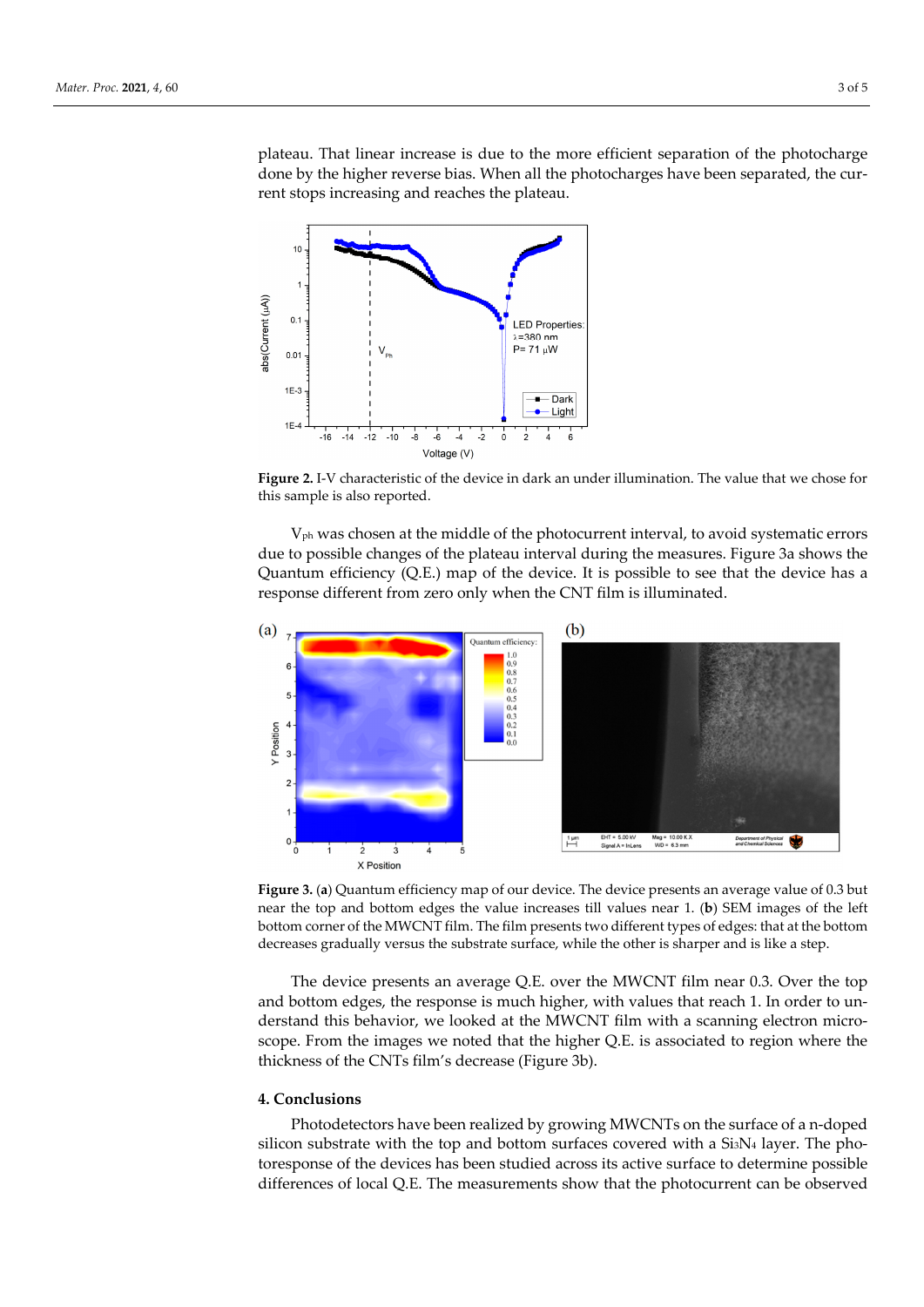only if the substrate is covered by CNT. Comparing the results from the electrical measurements and the morphology of the MWCNTs film, it has been observed that a better photoresponse is associated to a lower thickness of the nanotubes film. This suggests that the thickness of the film needs to be reduced to obtain a better photoresponse from the devices.

**Institutional Review Board Statement:** Not applicable.

**Informed Consent Statement:** Not applicable.

**Data Availability Statement:** Data available on request.

**Conflicts of Interest:** The authors declare no conflict of interest.

## **References**

- 1. Belin, T.; Epron, F. Characterization methods of carbon nanotubes: A review. *Mater. Sci. Eng. B* **2005**, *119*, 105–118, doi:10.1016/j.mseb.2005.02.046.
- 2. Poudel, Y.R.; Li, W. Synthesis, properties, and applications of carbon nanotubes filled with foreign materials: A review. *Mater. Today Phys.* **2018**, *7*, 7–34, doi:10.1016/j.mtphys.2018.10.002.
- 3. De Nicola, F.; Salvato, M.; Cirillo, C.; Crivellari, M.; Boscardin, M.; Passacantando, M.; Nardone, M.; De Matteis, F.; Motta, N.; De Crescenzi, M.; et al. 100% internal quantum efficiency in polychiral single-walled carbon nanotube bulk heterojunction/silicon solar cells. *Carbon N. Y.* **2017**, *114*, 402–410, doi:10.1016/j.carbon.2016.12.050.
- 4. Passacantando, M.; Grossi, V.; Santucci, S. High photocurrent from planar strips of vertical and horizontal aligned multi wall carbon nanotubes. *Appl. Phys. Lett.* **2012**, *100*, 163119, doi:10.1063/1.4704569.
- 5. Passacantando, M.; Bussolotti, F.; Grossi, V.; Santucci, S.; Ambrosio, A.; Ambrosio, M.; Ambrosone, G.; Carillo, V.; Coscia, U.; Maddalena, P.; et al. Photoconductivity in defective carbon nanotube sheets under ultraviolet–visible–near infrared radiation. *Appl. Phys. Lett.* **2008**, *93*, 51911, doi:10.1063/1.2968203.
- 6. Lamura, G.; Andreone, A.; Yang, Y.; Barbara, P.; Vigolo, B.; Hérold, C.; Marêché, J.-F.; Lagrange, P.; Cazayous, M.; Sacuto, A.; et al. High-Crystalline Single- and Double-Walled Carbon Nanotube Mats Grown by Chemical Vapor Deposition. *J. Phys. Chem. C* **2007**, *111*, 15154–15159, doi:10.1021/jp073940f.
- 7. Coscia, U.; Ambrosone, G.; Ambrosio, A.; Ambrosio, M.; Bussolotti, F.; Carillo, V.; Grossi, V.; Maddalena, P.; Passacantando, M.; Perillo, E.; et al. Photoconductivity of multiwalled CNT deposited by CVD. *Solid State Sci.* **2009**, *11*, 1806–1809, doi:10.1016/j.solidstatesciences.2009.05.019.
- 8. Tinti, A.; Righetti, F.; Ligonzo, T.; Valentini, A.; Nappi, E.; Ambrosio, A.; Ambrosio, M.; Aramo, C.; Maddalena, P.; Castrucci, P.; et al. Electrical analysis of carbon nanostructures/silicon heterojunctions designed for radiation detection. *Nucl. Instrum. Methods Phys. Res. Sect. A Accel. Spectrom. Detect. Assoc. Equip.* **2011**, *629*, 377–381, doi:10.1016/j.nima.2010.11.097.
- 9. Dekker, C. How we made the carbon nanotube transistor. *Nat. Electron.* **2018**, *1*, 518, doi:10.1038/s41928-018-0134-9.
- 10. Hu, X.; Hou, P.; Liu, C.; Cheng, H. Carbon nanotube/silicon heterojunctions for photovoltaic applications. *Nano Mater. Sci.* **2019**, *1*, 156–172, doi:10.1016/j.nanoms.2019.03.001.
- 11. Manohara, H.M.; Wong, E.W.; Schlecht, E.; Hunt, B.D.; Siegel, P.H. Carbon nanotube Schottky diodes using Ti-Schottky and Pt-Ohmic contacts for high frequency applications. *Nano Lett.* **2005**, *5*, 1469–1474, doi:10.1021/nl050829h.
- 12. Melisi, D.; Nitti, M.A.; Valentini, M.; Valentini, A.; Ligonzo, T.; De Pascali, G.; Ambrico, M. Photodetectors based on carbon nanotubes deposited by using a spray technique on semi-insulating gallium arsenide. *Beilstein J. Nanotechnol.* **2014**, *5*, 1999–2006, doi:10.3762/bjnano.5.208.
- 13. Camilli, L.; Passacantando, M. Advances on Sensors Based on Carbon Nanotubes. *Chemosensors* **2018**, *6*, 62, doi:10.3390/chemosensors6040062.
- 14. Giubileo, F.; Bartolomeo, A. Di; Scarfato, A.; Iemmo, L.; Bobba, F.; Passacantando, M.; Santucci, S.; Cucolo, A.M. Local probing of the field emission stability of vertically aligned multi-walled carbon nanotubes. *Carbon N. Y.* **2009**, *47*, 1074–1080, doi:10.1016/j.carbon.2008.12.035.
- 15. Passacantando, M.; Bussolotti, F.; Santucci, S.; Di Bartolomeo, A.; Giubileo, F.; Iemmo, L.; Cucolo, A.M. Field emission from a selected multiwall carbon nanotube. *Nanotechnology* **2008**, *19*, 395701, doi:10.1088/0957-4484/19/39/395701.
- 16. Di Bartolomeo, A.; Scarfato, A.; Giubileo, F.; Bobba, F.; Biasiucci, M.; Cucolo, A.M.; Santucci, S.; Passacantando, M. A local field emission study of partially aligned carbon-nanotubes by atomic force microscope probe. *Carbon N. Y.* **2007**, *45*, 2957–2971, doi:10.1016/j.carbon.2007.09.049.